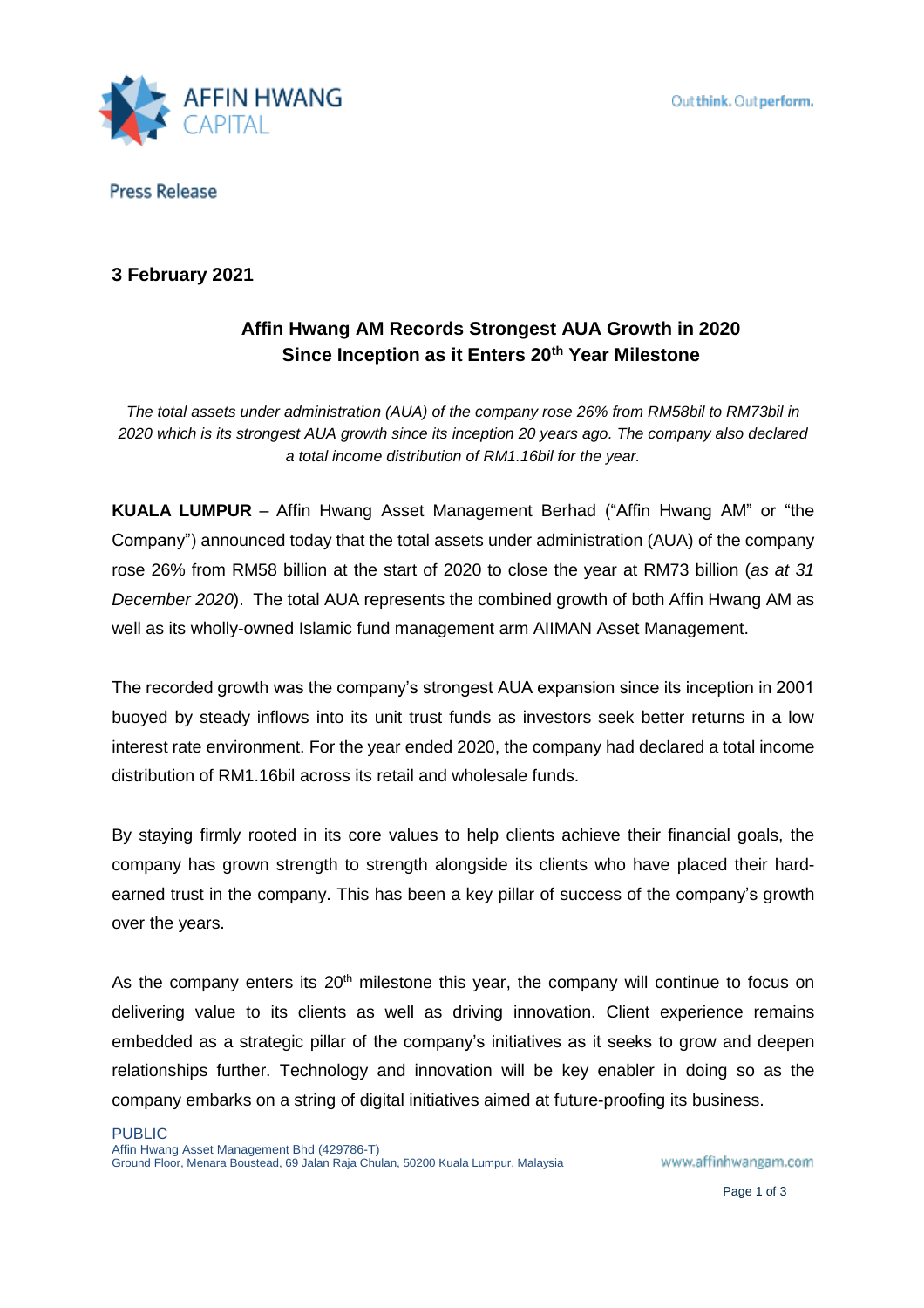

**Press Release** 

The company had just recently unveiled its first mobile application app, i.e. Allocate Plus back in January which provide users an easy access to start their investment journey with a smaller initial outlay of just RM50. Through the app, users will be able to perform functions such as opening a new investment account, top-up their investment portfolio, redeem their investments, as well as switch between the funds offered.

Throughout 2020, the company had maintained a strong pipeline of product launches including 23 new funds which span different strategies and market exposure to help clients diversify in a low interest rate environment. To bolster its passive offerings, the Group also launched 2 smart beta exchange traded funds ("ETF") that were listed on the Main Market of Bursa.

Moving forward, the company will strive to continuously enhance its offerings by bringing a holistic approach towards asset and wealth management. In anticipation of a broader economic recovery supported by accommodative policies and global vaccine rollouts, the company is cautiously optimistic on the outlook for markets as it continues to monitor liquidity indicators as well as the progress of the inoculation.

- End of Press Release –

\_\_\_\_\_\_\_\_\_\_\_\_\_\_\_\_\_\_\_\_\_\_\_\_\_\_\_\_\_\_\_\_\_\_\_\_\_\_\_\_\_\_\_\_\_\_\_\_\_\_\_\_\_\_\_\_\_\_\_\_\_\_\_\_\_\_\_\_\_\_\_\_\_\_\_\_\_\_\_\_\_\_\_\_\_\_\_\_\_\_\_\_\_\_\_\_\_\_\_\_\_

### **For media enquiries, please contact:**

Lee Sheung Un | sheungun.lee@affinhwangam.com | +6017 296 3781

#### **About Affin Hwang Asset Management Berhad**

Affin Hwang Asset Management Bhd ("Affin Hwang AM" or the "Company") was incorporated in Malaysia on 2 May 1997 under the Companies Act 1965 and began its operations under the name Hwang-DBS Unit Trust Berhad in 2001. In early 2014, the Company was acquired by the Affin Banking Group ("Affin") and hence, is now supported by a major home-grown financial services conglomerate. Affin has close to 40 years of experience in financial industry which focuses on commercial, Islamic and investment banking services, money broking, fund management and underwriting of life and general insurance business. Additionally, Affin Hwang AM is also 30% owned by Nikko Asset Management International Limited, a wholly owned subsidiary of Tokyo-based Nikko Asset Management Co. Ltd, a leading independent Asian investment management franchise. Its head office is located in Kuala Lumpur and has a total of 7 main sales offices located in Peninsular and East Malaysia. They are in Penang, Ipoh, Malacca, Johor Bahru, Kuching, Miri and Kota Kinabalu.

Affin Hwang AM's core business is providing fund management services to private clients, as well as to retail clients via its stable of unit trust funds and private retirement schemes. The Company offers wide range of unit trust products and investment solutions with underlying investments comprising conventional equities, balanced, bond, money market, capital guaranteed, capital protected, global, structured and feeder funds, as well as Shariah-compliant equity, Islamic money market instruments and Islamic

#### PUBLIC

Affin Hwang Asset Management Bhd (429786-T) Ground Floor, Menara Boustead, 69 Jalan Raja Chulan, 50200 Kuala Lumpur, Malaysia

www.affinhwangam.com